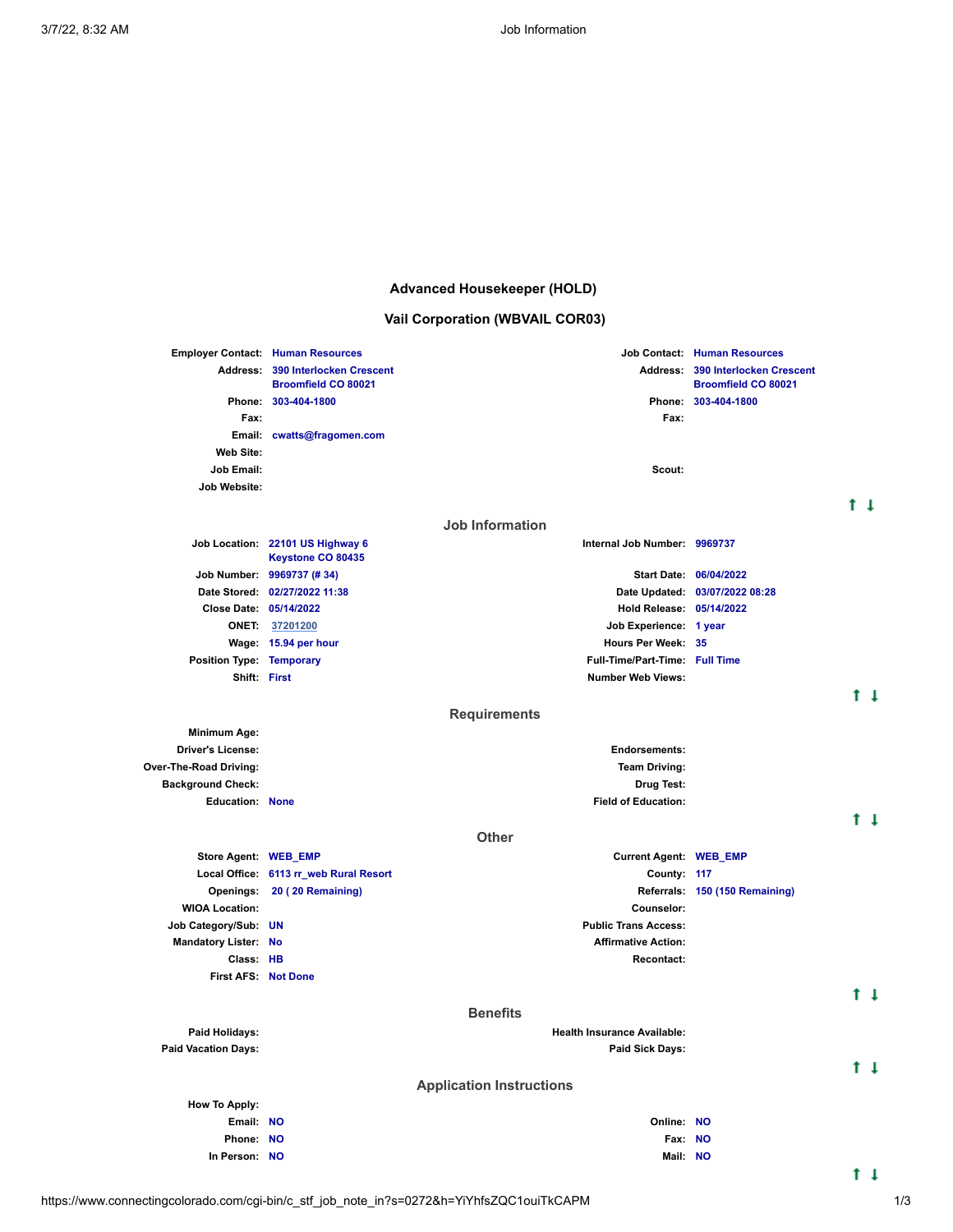#### **Job Description**

**We are looking to fill Advanced Housekeeper positions in Summit County (Keystone & Breckenridge), Colorado. This is a temporary full-time peak load position & we are looking to fill 20 job openings for employment from June 4, 2022 to September 15, 2022.**

**Duties: Clean & maintain guest accommodations. Make beds & change linens; clean bathrooms; dust furniture, pictures, window ledges & shelves; vacuum carpeted areas & remove trash. Stock guest rooms with amenities such as bottled water, towels & tissues. Clean common areas such as lobbies, hallways, bathrooms & recreation areas. Report damage to guest rooms. Report lost items. Maintain carts, linen rooms & housekeeping equipment & supplies in a neat & orderly fashion. May also help with turndown service. Comply with all resort policies, procedures & standards of operation. Comply with OSHA standards for chemical handling.**

**Requirements: Must be able to lift 50 lbs. Must be able to stand for extended periods of time. Must have a minimum of 1 year of housekeeping experience.**

**Terms & Conditions of Employment: At least \$15.94/hr, at least 35hrs/wk, Mon-Sun, 8:00 A.M to 5:00 P.M. (schedule, hours and shifts vary). Overtime is available as needed. Overtime rate of pay is at least \$23.91/hr.**

**Transportation: From the place from which the worker has come to work, whether in the U.S. or abroad, to the place of employment, if the worker completes 50% of the work contract period, the employer will provide advance payment for transportation and subsistence (including meals and, to the extent necessary, lodging) from the place of recruitment to the place of work. Upon completion of the work contract or where the worker is dismissed earlier, employer will provide or pay for worker's reasonable costs of return transportation and subsistence back home or to the place the worker originally departed to work, except where the worker will not return due to subsequent employment with another employer. The amount of transportation payment or reimbursement will be equal to the most economical and reasonable common carrier for the distances involved. Daily subsistence will be provided at a rate of \$14.00 per day during travel to a maximum of \$59.00 per day with receipts.**

**Three-fourths guarantee: The employer guarantees to offer work for hours equal to at least three fourths of the workdays in each 12-week period of the total employment period.**

**Tools, equipment & supplies: The employer will provide workers at no charge all tools, supplies, & equipment required to perform the job.**

**Miscellaneous: The employer will use a single workweek as its standard for computing wages due; The pay period is every two weeks; The employer will make all payroll deductions required by law and will not make any deductions, which are not required by law; The employer will reimburse an H-2B worker in the first work week for all visa, visa processing, border crossing, and other related fees, including those mandated by the government, incurred by the H-2B worker. Optional housing is available at a cost of \$255.00 to \$590.00 depending on the unit type (i.e., number of beds in the unit and the number of people living in the unit). The worker is responsible for paying the subsidized housing cost each month. Monthly rent is not deducted from the workers' pay.**

**Employer Contact Information: Mailing Address: Vail Corporation; Attn: HR, 390 Interlocken Crescent, Broomfield, CO 80021; Telephone: Krysi Henry at 303-404-1800; Email: Khenry2@vailresorts.com.**

**How To Apply: Inquiries, applications, indications of availability, and/or resumes may be sent to the Colorado State Workforce Agency's Frisco Workforce Center, which serves Summit County, Colorado at: 602 Galena St., Frisco, CO 80443 and reference job#9969737 or submit an application online at: https://www.connectingcolorado.com, job#9969737**

#### **Profile Information**

| Profiled:                |                          | <b>CRC Level:</b>    |
|--------------------------|--------------------------|----------------------|
| <b>Reading for Info:</b> | <b>Applied Math:</b>     | <b>Applied Tech:</b> |
| Locating Info:           | <b>Business Writing:</b> | Writing:             |
| Observation:             | Listening:               | Teamwork:            |
| Performance:             | Talent:                  | Fit:                 |
|                          |                          |                      |

**JOB STATUS**

View [Status](https://www.connectingcolorado.com/cgi-bin/c_stf_job_stat_display?s=0272&h=YiYhfsZQC1ouiTkCAPM)

**REFERRALS** View [Referrals](https://www.connectingcolorado.com/cgi-bin/c_stf_job_ref?s=0272&h=YiYhfsZQC1ouiTkCAPM)

**NOTES** [View](https://www.connectingcolorado.com/cgi-bin/c_stf_job_note?s=0272&h=YiYhfsZQC1ouiTkCAPM) Note

https://www.connectingcolorado.com/cgi-bin/c\_stf\_job\_note\_in?s=0272&h=YiYhfsZQC1ouiTkCAPM 2/3

 $1<sub>1</sub>$